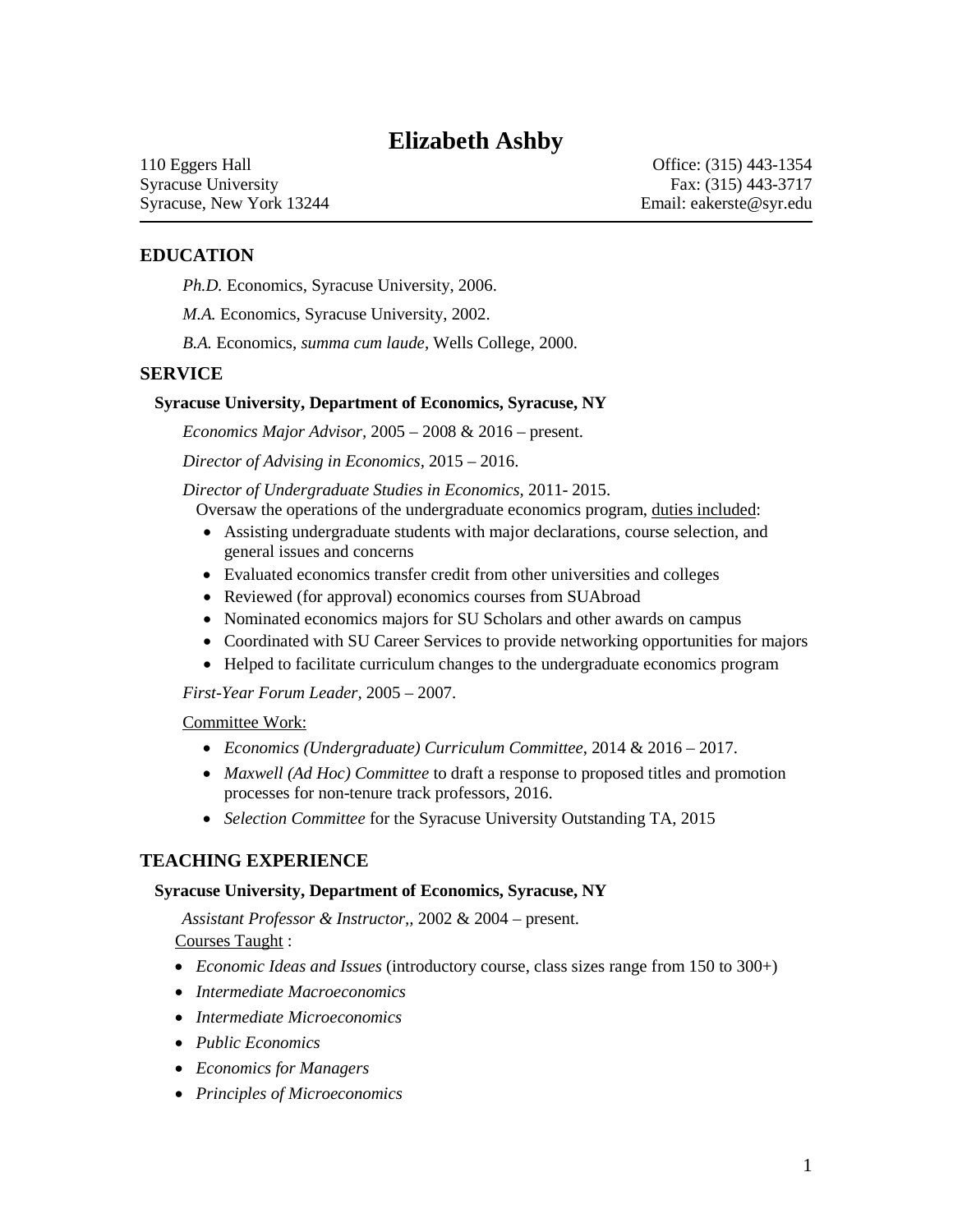Courses Evaluations:

**Instructor Ratings** for recently-taught courses (Scale: 1=poor to 5=excellent)

*Economic Ideas and Issues*: **4.44 & 4.31** (Fall 2017)

*Intermediate Macroeconomics*: **4.63** (May 2015)

 *Intermediate Microeconomics*: **4.48** (Spring 2014)

*Public Economics*: **4.3** (Spring 2011)

**Sample of Student Comments (**Economic Ideas and Issues)

"Loved the course, one of the best teachers at SU and will recommend to others."

"Loved the course, one of the best teachers at SU and will recommend to others." "Creates a positive learning environment. She knows the material and is passionate."

 "Despite it being a lecture with a lot of students, she was still receptive to questions and treated the class as if it were 30 students not 300."

"Active learning in lectures."

"She truly cares for her students. She's always prepared."

 was great at explaining difficult concepts and comparing them to real world examples…" "Professor Ashby made sure that the class had a thorough understanding of the material. She

"I loved this class. It was my favorite this semester."

"Loved her real-life examples."

 "Dr. Ashby was very thorough and she went over the topics in tremendous depth; she taught very well, and I would be happy to take another class with her."

"Relates concepts to real life examples."

"Explained the material in an easy way to understand."

organized. Outstanding!" "The instruction and class contents are very clear and easy to follow. Everything is well-

" Ability to make everyone comfortable asking questions."

"Went at a pace perfect for the class."

"Application of concepts to real life events and ideas was effective"

 "Professor Ashby was a very welcoming professor who wanted nothing but the best for her students. She always offered extra help and was understanding..."

"I learned a lot and look forward to learning more about macroeconomics."

"Ashby seems very passionate about economics and never turned down or criticized any students questions. She also brought positive energy into the class and never gave a boring lecture."

 is always very enthusiastic and helpful to students." "Professor Ashby is a great teacher. She is very knowledgeable about the course content, and

 "Extreme clearness in the lecture:" "Professor Ashby renowned for being the best Econ professor at Syracuse and I would agree with that assessment..."

### **Additional Teaching Experience**

*Instructor (Adjunct) of Economics*, Onondaga Community College, 2009 – 2011.

 *Teaching Assistant* for Economic Ideas and Issues (under Jerry Evensky), Syracuse Univerity, 2000 – 2002.